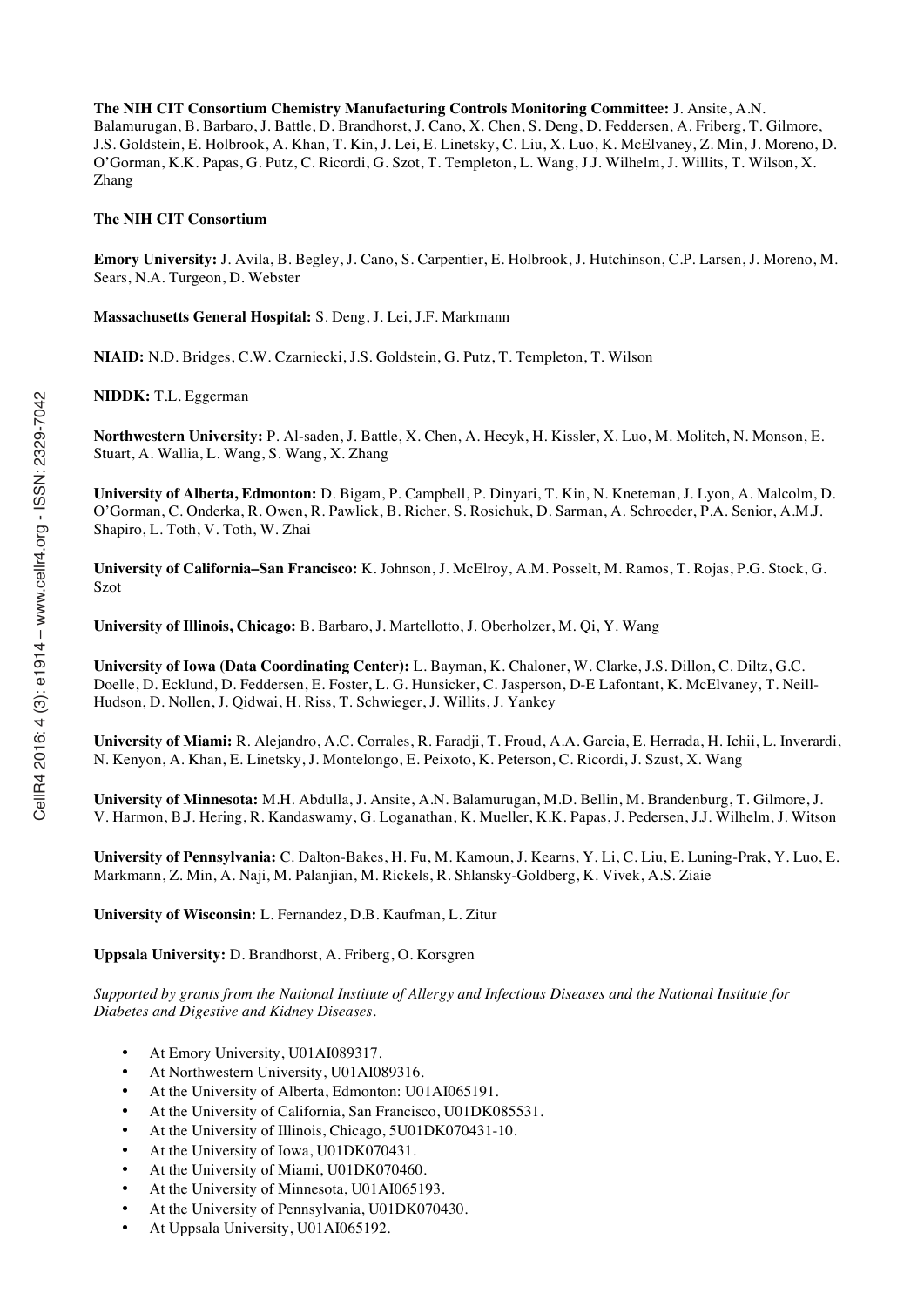*In addition, the study was supported by the following GCRC and CTSA awards:*

- At Emory University: UL1TR000454.
- At Northwestern University: 5UL1RR025741 and 8UL1TR000150.
- At the University of California, San Francisco, UL1TR000004.
- At the University of Illinois, Chicago, UL1TR000050.
- At the University of Miami: 1UL1TR000460.
- At the University of Minnesota: 5M01-RR000400 and UL1TR000114.
- At the University of Pennsylvania: UL1TR000003.

Address correspondence to: Camillo Ricordi MD, Chairman, CIT Steering Committee, ricordi@miami.edu

# **To cite this article**

*Raw Material Specification, Cold Storage/Purification Stock Solution – Standard Operating Procedure of the NIH Clinical Islet Transplantation Consortium*

CellR4 2016; 4 (3): e1914